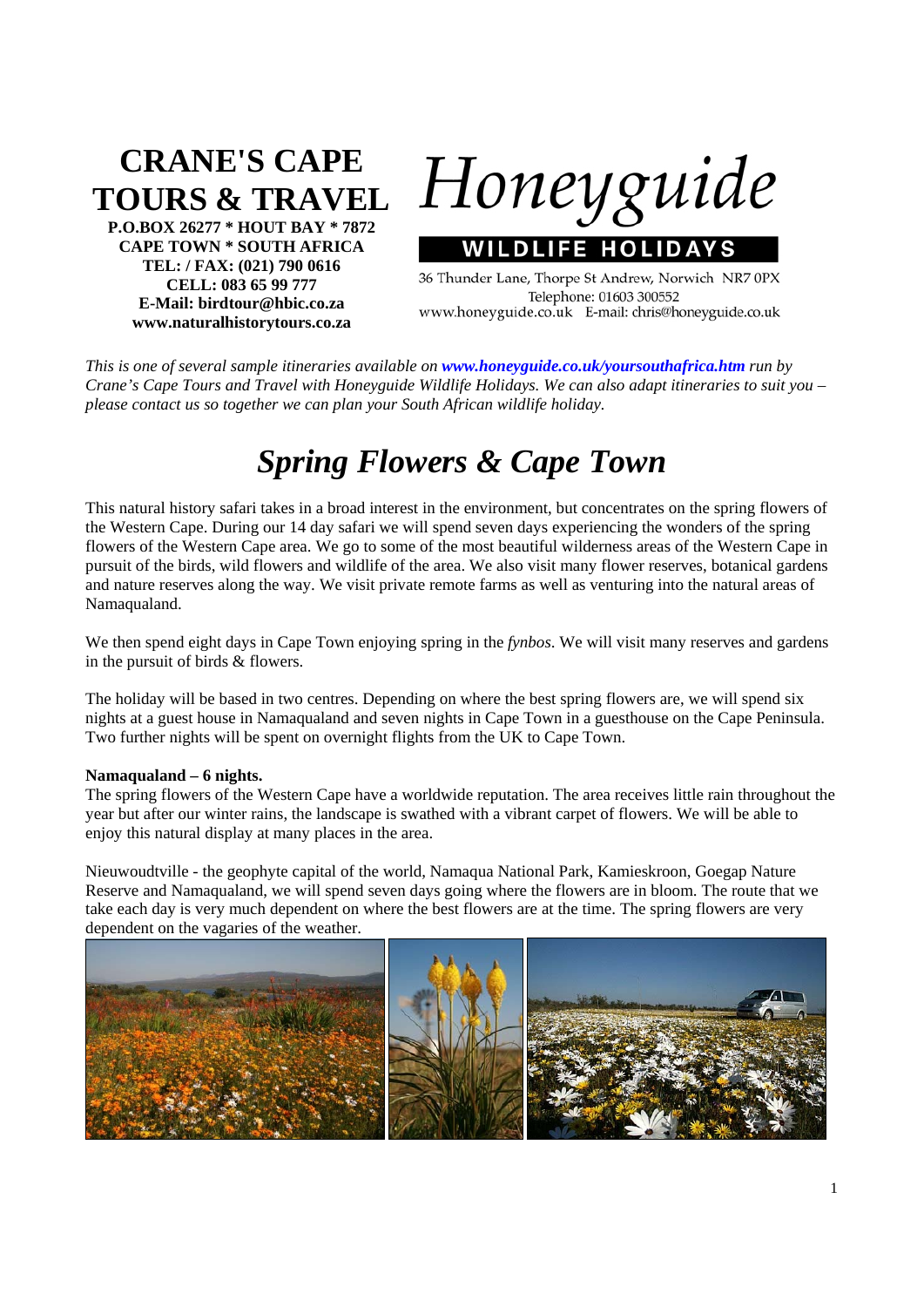In between the flower stops, we will be looking out for many of the local bird species and mammal species. The Goegap Nature Reserve features many of Namaqualand's natural riches, is an area of 15,000 hectares of granitic, rocky hills and sandy flats that support close on 600 indigenous flower species, 45 mammal species including Springbok, Gemsbok, and the Hartmann's Mountain Zebra. 94 bird species have been recorded in the reserve, which include the Black-headed Canary, Red Lark and Sickle-winged Chat. We spend some time walking along some of the back roads looking at / identifying and photographing the spring flowers. The Quiver Tree Forest is particularly photogenic.

we will also visit some San rock art paintings while on a full day walk through the dramatic red sandstone rock formations that characterise the Cederberg Mountains. The Cape Gannet Colony at Lambert's Bay is also on our tour agenda. Here we can see Terns, Cormorants, African Penguins and Cape Fur Seals from very close quarters. There are 6,000 breeding pairs of the endemic Cape Gannets on the 'island'. We follow the old West Coast road back to Cape Town, via the saltpans at Wadrif and the wetland at Verlorenvlei, Rocherpan Nature Reserve and the Berg River estuary at Velddrif.

At Darling we will visit the Waylands Wild Flower Reserve which has been set up to protect a rare type of vegetation called renosterveld. We will also botanize at the Tienie Versveld Flora Reserve. This small botanical reserve is particularly noted for its Gladioli, Babiana and Lachenalias. We will be driving through the wheat fields of the 'Swartland' where we will be looking out for Southern Black Korhaan, White Stork, Secretarybird and some of the many lark species.

## **Cape Town – 7 nights.**

On the Cape Peninsula We will visit Silvermine Nature Reserve, which has excellent *fynbos* and is a great place to introduce you to the *fynbos* flora of the Cape. We will also visit the Cape of Good Hope Nature reserve, which is now part of the Table Mountain National Park. This windswept park has many indigenous plant species. Indeed the 7,750 hectare reserve has as many plant species as the whole of Great Britain. The park also has a variety of mammals such as the Chacma Baboon, Cape Mountain Zebra (*right*), Bontebok, Red Hartebeest, Eland and Cape Grysbok. The African Penguin colony at Simon's Town is always a highlight to visit.

Strandfontein Water Purification Plant (sewage works!) and Rondevlei Nature Reserve were both naturally occurring wetlands. With bird hides and observation towers, which will aid in our seeing and identifying an impressive amount of birds. Kirstenbosch Botanical Gardens, which must surely be one of the finest Botanical Gardens in the world and Table Mountain, Bloubergstrand and Rietvlei Reserve are all destinations that are on our tour agenda.





**Left: Chacma baboon. Right: Strandfontein**